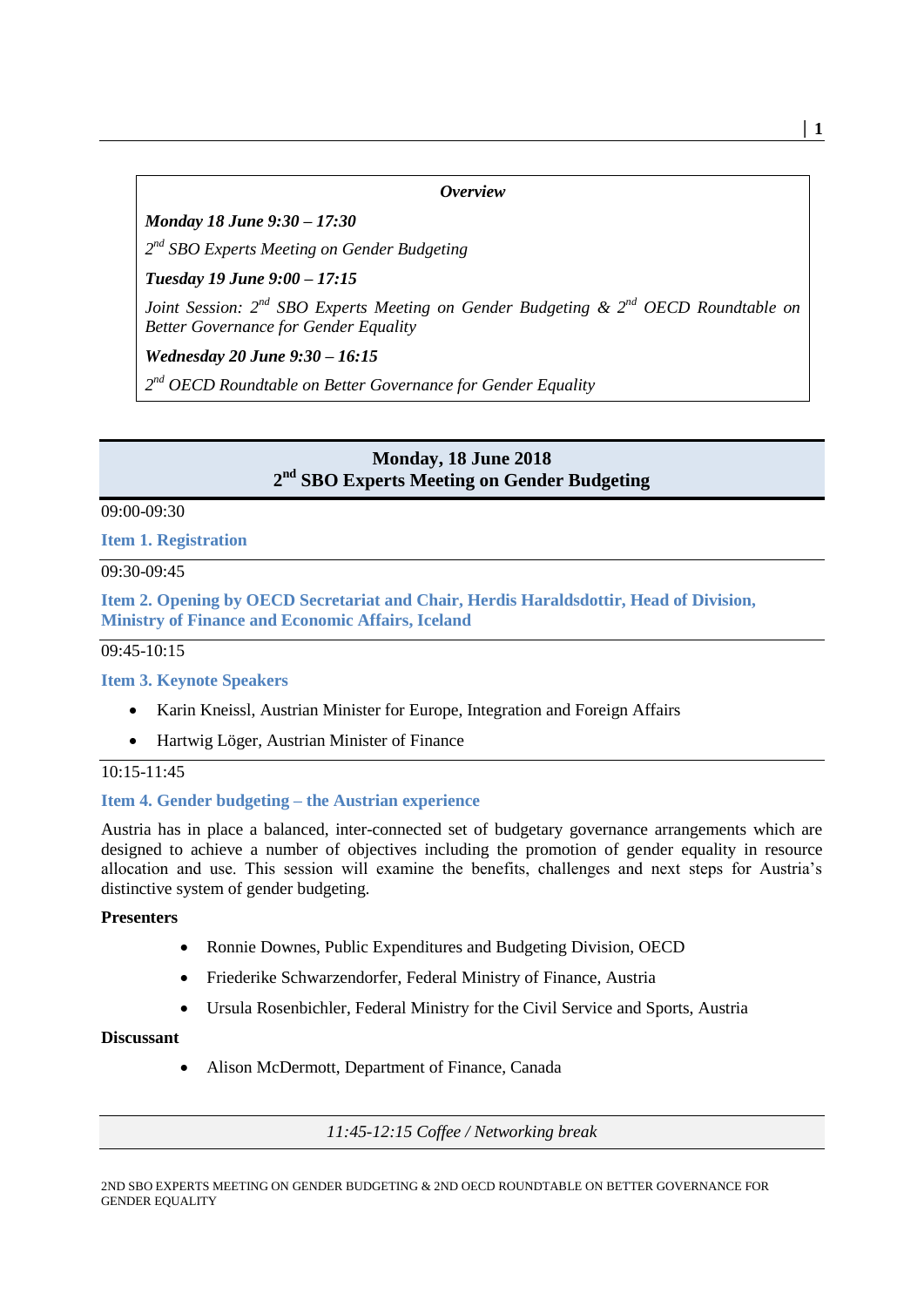## 12:15-13:15

## **Item 5. Evolutions in gender budgeting**

Gender budgeting developments in OECD countries continue apace. In this session, delegates will provide updates on any major evolutions regarding gender budgeting in the past year. Updates will be provided by Ireland, UN Women, the IMF and EIGE.

### **Presenters**

- Caroline O'Loughlin, Department of Public Expenditure and Reform, Ireland
- Teresa Rose Curristine, Fiscal Affairs Department, IMF
- Ermira Lubani, GRB Technical Advisor and Regional Project Manager, UN Women
- Elena Anchevska, Research Officer Gender Mainstreaming, EIGE

## *13:15-14:15 Luncheon*

## 14:15-15:30

## **Item 6. Embedding gender budgeting: practical experiences from OECD and other countries**

For many countries, it can prove challenging to introduce new gender budgeting dimensions to wellestablished, traditional budget frameworks. This session will outline the practical experiences of a number of countries, including Korea which introduced gender budgeting in 2010 and now has seen the election of "feminist President" Moon Jae-in.

### **Presenters**

- Tackmeon Yi, Korean Women's Development Institute
- Aline Pennisi, Ministry of Economy and Finance, Italy
- Halldóra Friðjónsdóttir, Chair of Gender Budgeting Committee, Iceland

*15:30-16:00 Coffee / Networking break*

## 16:00-17:30

## **Item 7. Tax aspects of gender budgeting**

Tax policy is a powerful tool available to governments to promote behavioural change. To be most effective, gender budgeting should not be confined to the expenditure side of the budget, but should be applied in the design, evaluation and impact assessment of tax-side measures – including tax expenditures as well as structural design features, such as the differential treatment of couples. This session examines some country-specific experiences of how gender budgeting is applied to tax policy.

### **Presenters**

- Margit Schratzenstaller, Austrian Institute for Economic Research (WIFO)
- Hlynur Hallgrímsson, Ministry of Finance and Economic Affairs, Iceland
- Helen Forslind, Ministry of Finance, Sweden

*18:00-20:00 Evening Reception*

*Book Launch: "Gender Budgeting in Europe", by Angela O'Hagan and Elizabeth Klatzer*

**2 │**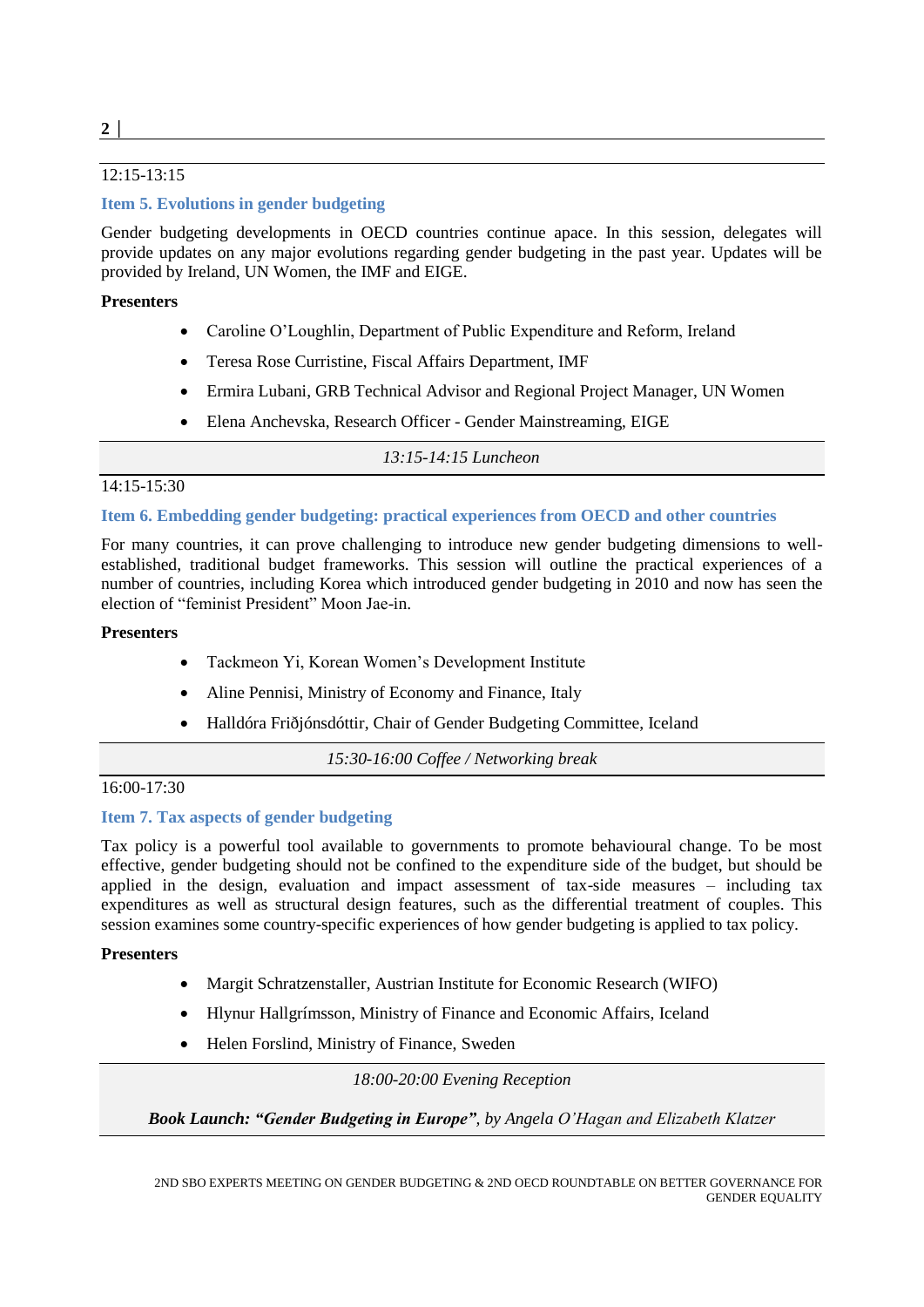# **Tuesday, 19 June 2018 Joint session 2 nd SBO Experts Meeting on Gender Budgeting 2 nd OECD Roundtable on Better Governance for Gender Equality**

#### 08:30-09:00

**Item 8. Registration**

## 09:00-09:15

**Item 9. Opening by Co-Chairs: Helmut Berger, Head of the Austrian Parliamentary Budget Office & Herdis Haraldsdottir, Head of Division, Ministry of Finance and Economic Affairs, Iceland**

### 09:15-10:00

### **Item 10. LEADERS PANEL – Government decision-making for a more inclusive society**

Leaders will express their views on how government decision-making can become more inclusive to address rising inequalities and deliver on society-wide goals such as achieving gender equality in political, economic and public spheres. Specifically, they will reflect ways to move beyond targeted policies and share country experiences on leveraging the role of core government decision-making tools such as budgeting, public procurement, regulatory impact assessments to underpin inclusive growth commitments.

### **Discussants:**

- Marcos Bonturi, Director for Public Governance, OECD
- Ambassador Kristján Andri Stefánsson, Permanent Representative of Iceland to the OECD
- Teresa Frogoso, President, Commission for Citizenship and Gender Equality, Portugal
- Mary Hanafin, Local Councillor, Ireland

### 10:00-11:30

## **Item 11. OECD Gender Governance Review of Canada**

This session will present the findings of an OECD review of Canada's structures, practices and approaches to deliver gender equality outcomes through gender mainstreaming and innovative gender budgeting. The far-reaching initiatives outlined in Canada's 2018 Budget will also be outlined, and some lessons of broader international relevance will be explored.

### **Presenters**

- Tatyana Teplova, Head, Gender and Inclusiveness Unit, OECD; and Ronnie Downes, Deputy Head of Budgeting and Public Expenditures Division, OECD
- Justine Akman, Director General, Policy & External Relations, Status of Women Canada, Government of Canada
- Alison McDermott, Department of Finance, Canada

#### **Discussant**

Maria Batlle Martinez, Ministry of Finance and Public Administration, Spain

*11:30-12:00 Coffee / Networking break*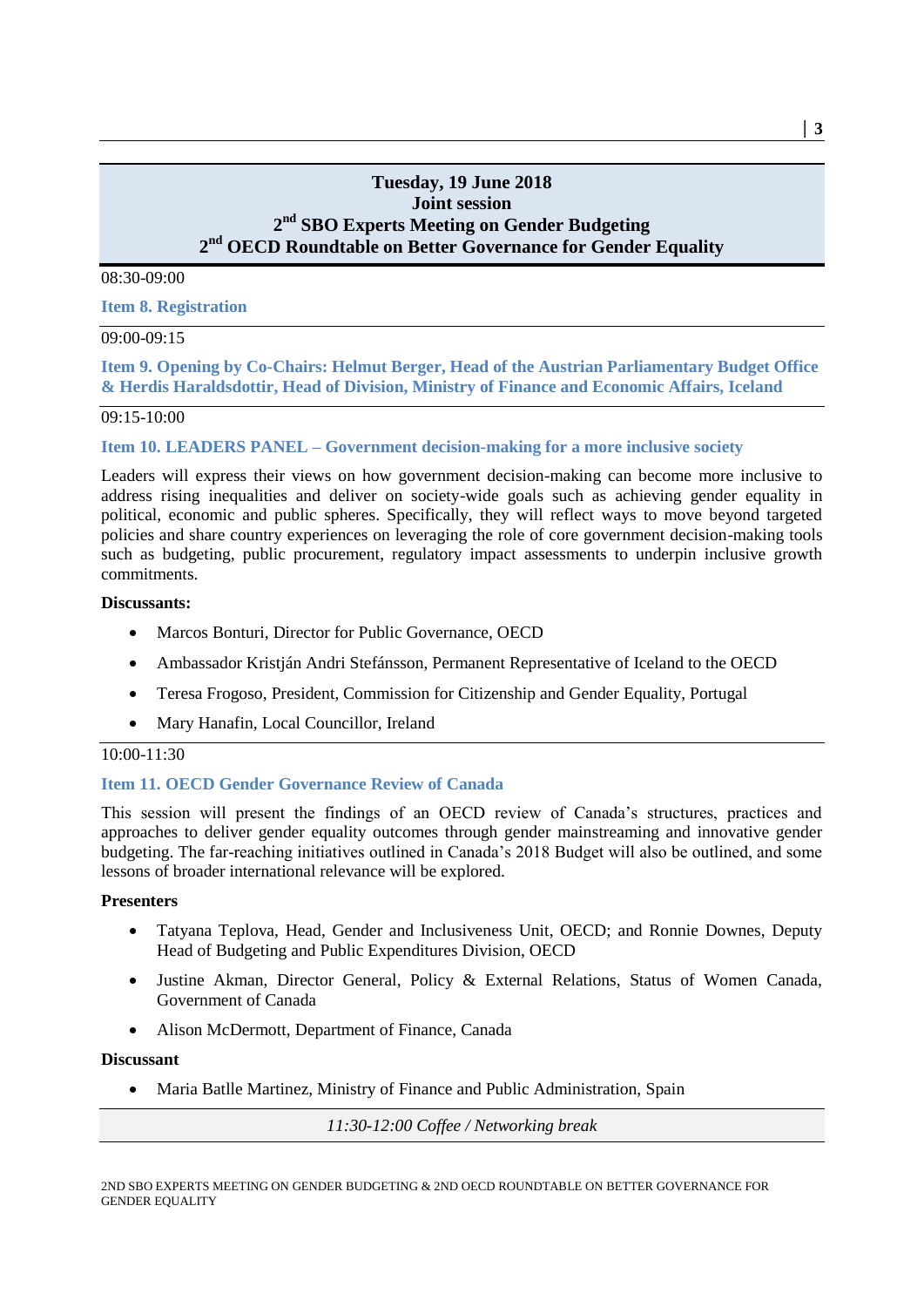## 12:00-13:15

**Item 12. The role of a whole-of-government gender equality strategy: a necessity or a luxury for gender mainstreaming and gender budgeting?**

A whole-of-government gender equality strategy outlines a vision and clear priorities for government policy, helping to align the work of individual ministries and agencies. However, the development of any strategy requires political will, broad buy-in and consensus, and in practice gender equality is sometimes advanced on a more *ad hoc* basis. This session highlights the range of approaches across OECD countries, and looks at the impact they have on gender mainstreaming and gender budgeting activities. It also considers the ways in which an overarching strategy can be mobilised and the potential role of legislation in insulating this work, as far as possible, from fluctuations arising from the economic or political environment.

## *Presenters*

- Anna Thompson, Deputy Head, Equality Framework Division, Government Equalities Office, UK
- Carol Baxter, Assistant Secretary, Head of Asylum Services, Integration and Equality, Gender Equality Division, Department of Justice & Equality, Ireland
- Olga Pietruchova, Director, Department of Gender Equality and Equal Opportunities, Ministry of Labour, Social Affairs and Family, Slovak Republic
- Elisabeth White, Deputy Director, Division for Gender Equality, Ministry of Health and Social Affairs, Sweden

*13:15-14:15 Luncheon*

## 14:15-15:15

## **Item 13. Civil Society engagement in gender mainstreaming and gender budgeting**

Gender budgeting has its roots in feminist challenges to pre-existing policy assumptions and resourcing decisions. This session explores how gender mainstreaming and gender budgeting can maintain their connection with the "challenge function" of civil society, and avoid the risk of becoming a bland, routinised and perhaps ineffectual function of public financial management. Civil society representatives from various OECD countries will lend their perspective to this discussion.

### **Presenters**

- Elisabeth Klatzer, Vienna University of Economics and Business, Institute for Institutional and Heterodox Economics
- Jennifer McCarthy Flynn, National Women's Council of Ireland

*15:15-15:45 Coffee / Networking break*

## 15:45-17:00

## **Item 14. Towards Good Governance Guidelines for Gender Budgeting**

The 2015 OECD *Recommendation on Gender Equality in Public Life* maps out a comprehensive, forward agenda for how gender equality should be integrated in the various domains of public policy,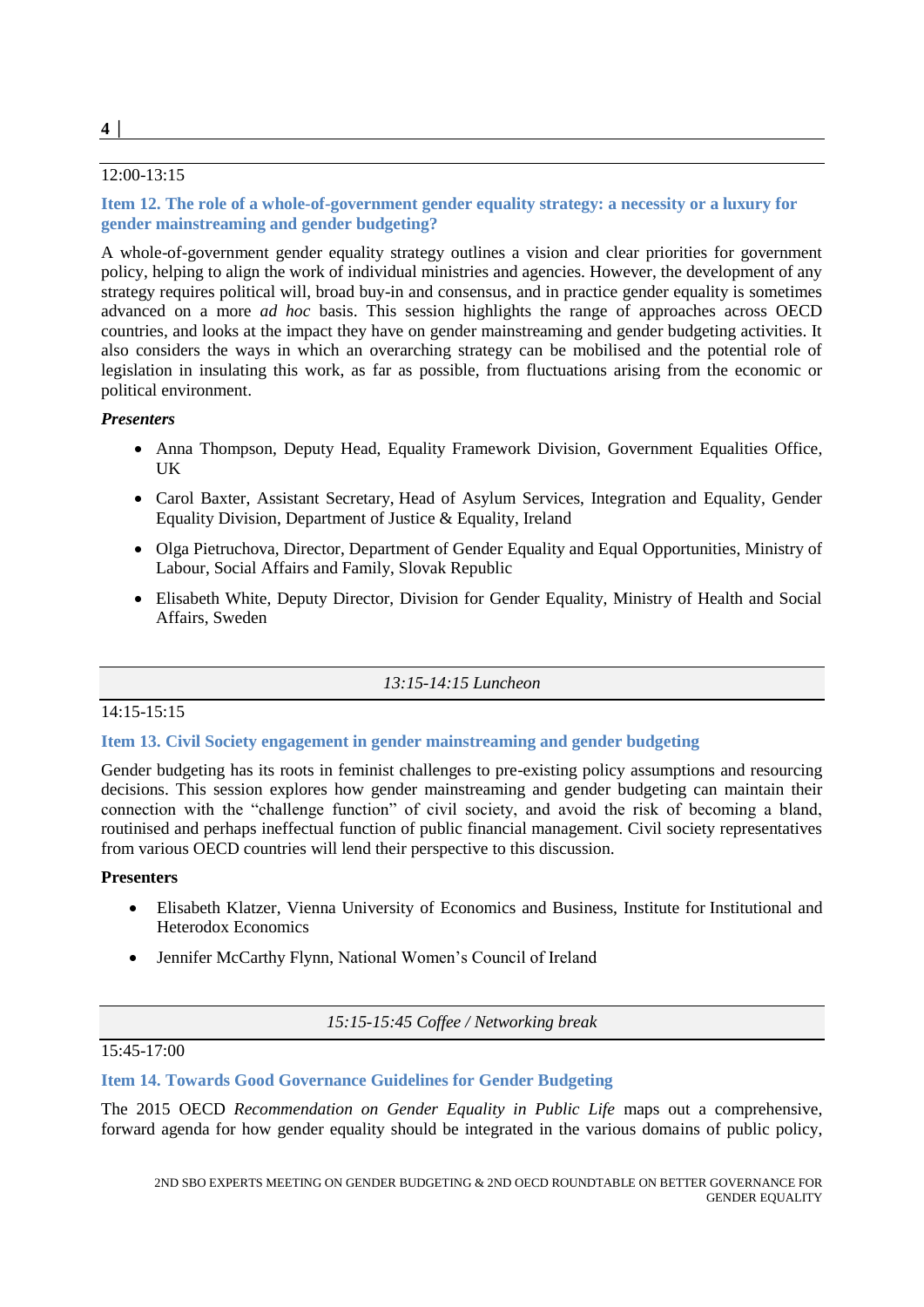including gender budgeting. Building on recent years' experience in assessing national systems, and upon the new *OECD Toolkit on Mainstreaming and Implementing Gender Equality*, the OECD Secretariat will present a new paper "*Towards Good Governance Guidelines for Gender Budgeting*". This draws on the experiences of OECD countries and aims to provide insights into how countries can make an organic link between (a) public financial management aspects and (b) broader frameworks for gender mainstreaming and accountability.

### **Presenters**

- Scherie Nicol, Public Expenditures and Budgeting Division, OECD
- Petra Gschiel, Austrian Parliamentary Budget Office
- Elisabeth Dearing, Austrian Court of Audit

## **Discussant**

Teresa Rose Curristine, Fiscal Affairs Department, IMF

## 17:00-17:15

### **Item 15. Synthesis discussion**

This session will summarise the main messages from the meeting and reflect on areas where further progress is needed. It will also discuss future topics of interest for the SBO Experts Meeting on Gender Budgeting, as well as possible topics for the joint consideration with the OECD Roundtable on Better Governance for Gender Equality.

*17:30-18:30 Cultural Event – Part I (Guided tour of the National Library's State Hall)*

*19:00-22:30 Cultural Event – Part II (Dinner at traditional Austrian restaurant "Heurigen")*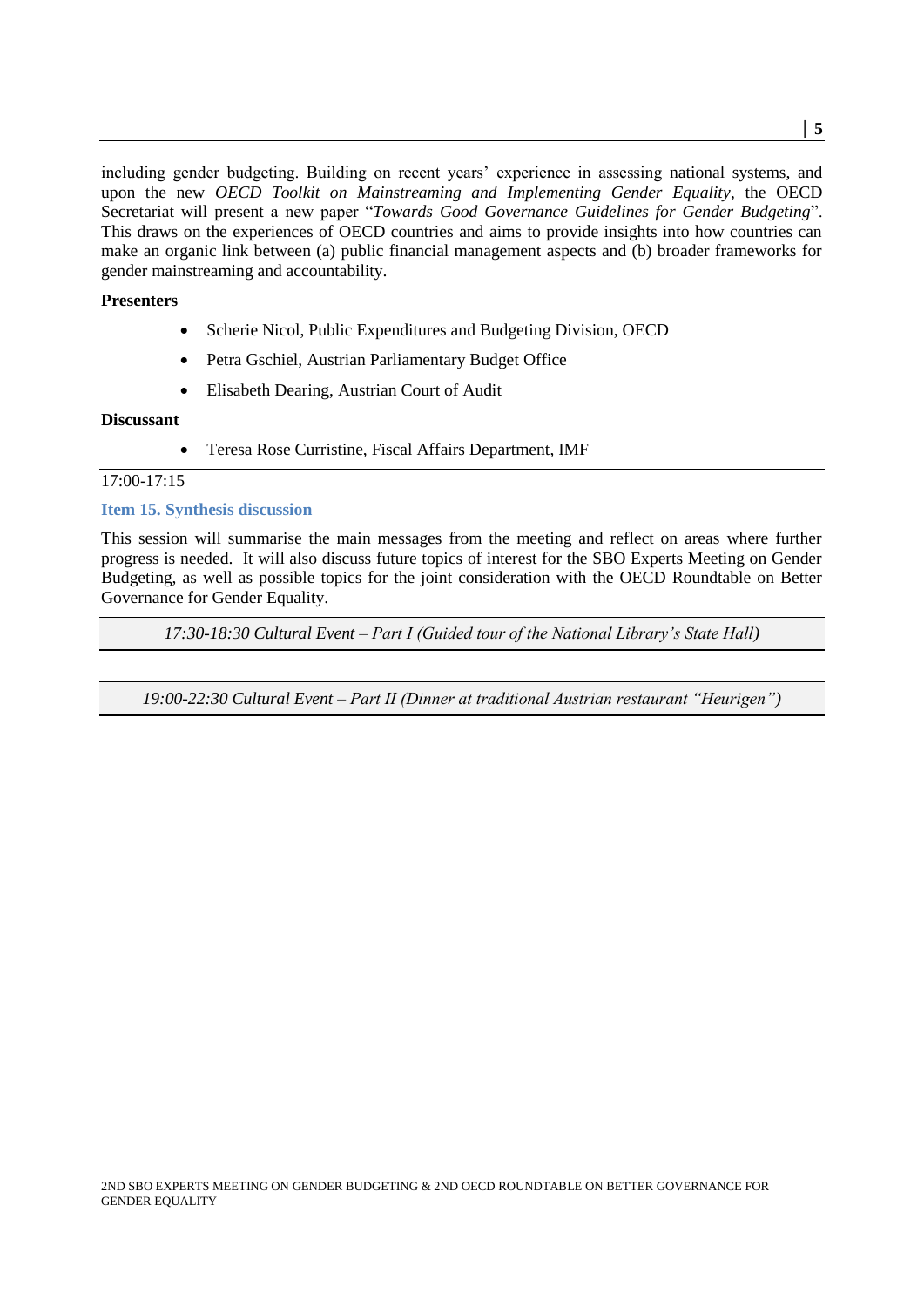# **Wednesday, 20 June 2018 2 nd OECD Roundtable on Better Governance for Gender Equality**

### 09:30-09:45

## **Item 16. Opening by Chair, Helmut Berger, Head of the Austrian Parliamentary Budget Office, and OECD Secretariat**

### 09:45-11:00

## **Item 17. Gender equality: have we reached the tipping point?**

This session will discuss preliminary results of the OECD Baseline Report on the implementation of the OECD Recommendation on Gender Equality in Public Life. The report findings are based on a 2017 survey of executive, legislative and judicial branches across OECD countries. This session will discuss the evidence of progress so far and the remaining actions needed to strengthen the implementation of gender-sensitive policies, increase accountability and close persistent gender and broader diversity gaps, including at the leadership levels. Insights into innovative practices – such as using behavioural insights to bridge the implementation gap across state institutions will be provided by OECD countries.

### **Presenters**

- Elena Gentili, Gender Projects Coordinator & Policy Analyst, Public Governance Directorate, OECD
- Marianne Mikko, Member of Parliament, Estonia
- Monica Parrella, Director General and Coordinator of the Office for Equality and Equal Opportunities, Equal Opportunities Department, Presidency of the Council of Ministers, Italy
- Magnea Marinósdóttir, Senior Advisor, Equality Unit, Ministry of Welfare, Iceland

## *11:00-11:30 Coffee / Networking break*

## 11:30-13:00

## **Item 18. What works? Measuring the impact and effectiveness of gender equality initiatives**

The forthcoming OECD Baseline Report highlights how a lack of evidence on the impact and effectiveness of gender equality initiatives is acting as a barrier to effective accountability. This also prevents virtuous policy cycles where lessons learnt are built into new proposals to improve their impact. A robust public policy approach can help ensure the tools for measuring impact are in place and clarify the roles of different stakeholders in order to have evidence-based policy making. Adequate data and oversight structures also play an important role in understanding and ensuring gender equality results. This session will aim to understand country practices in measuring and understanding the effectiveness of gender mainstreaming initiatives. It will explore how evaluation and measurement, twinned with good gender statistics and data, can be used to better understand what initiatives make a difference and for whom, and ultimately to inform the design of more effective policies.

## **Presenters**

- Pinar Guven, Policy Analyst, Gender and Inclusiveness Unit, Public Governance Directorate, OECD
- Philipp Otto, Federal Ministry of Education, Science and Research, Austria

**6 │**